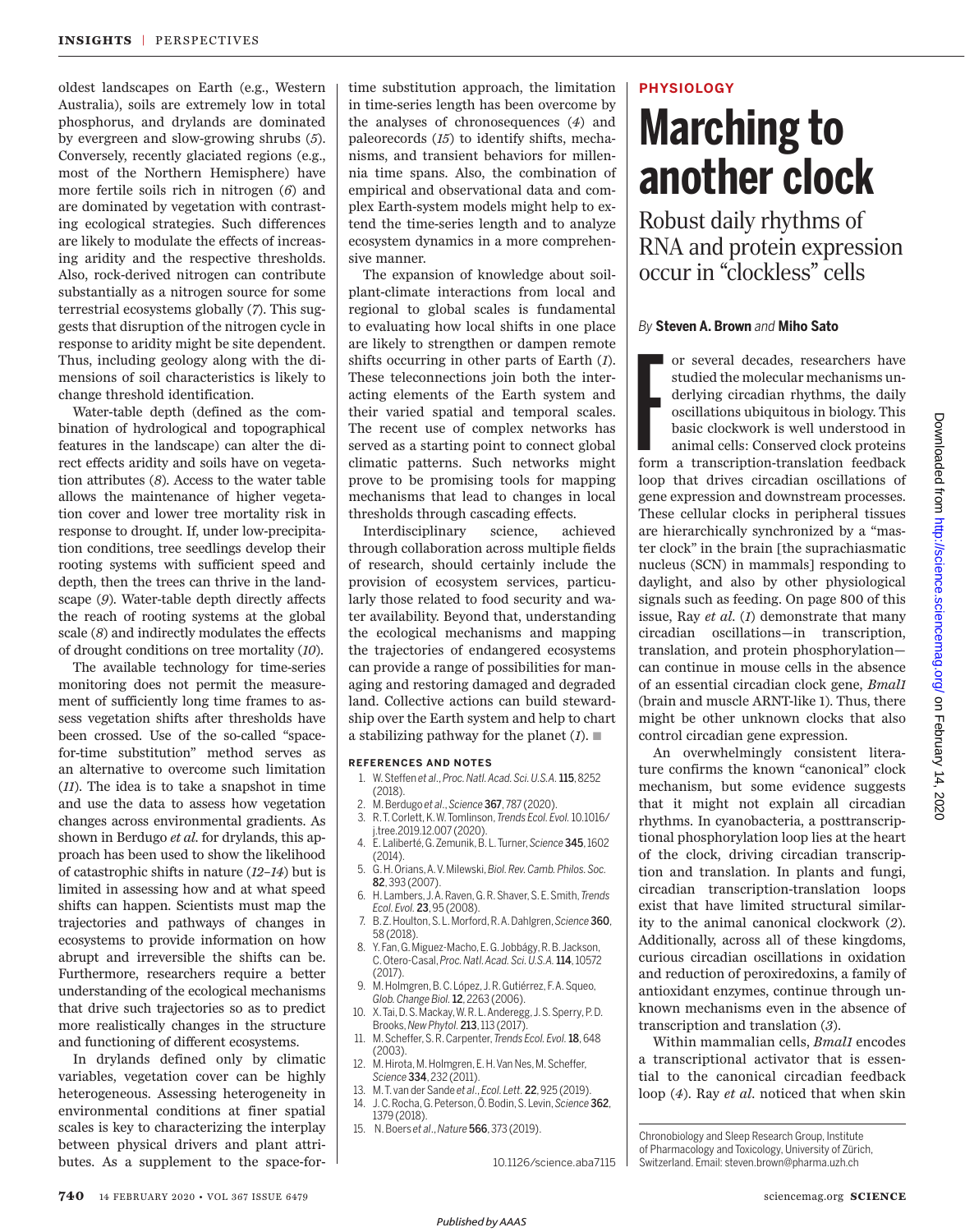cells or liver slices lacking BMAL1 were cultivated ex vivo and treated with dexamethasone [a synthetic glucocorticoid that is known to modulate circadian timing (*5*)], robust rhythms in the expression of thousands of transcripts and hundreds of proteins and in protein phosphorylation continued for days. This phenomenon was not just some form of residual compensation for BMAL1 by other factors: the *Bmal1-*deficient cellular oscillations were as robust and numerous as those found in cells where *Bmal1* is expressed, and they occurred in an almost nonoverlapping set of transcripts. Together, the BMAL1-dependent and BMAL1-independent circadian transcripts measured in cells made up the set of circadian transcripts observed in vivo.

Certainly a fascinating finding, this study raises as many questions as it answers. How was this "noncanonical" clock overlooked for so long? Loss-of-function circadian clock mutants have become a gold standard to demonstrate circadian control. It is formally possible that numerous experiments using such *Bmal1* mutants missed this residual rhythmicity. More likely, BMAL1-independent noncanonical circadian rhythmicity might have been masked in previous experiments by top-down control from the SCN. In this scenario, both external signals from the SCN and

local noncanonical clocks would control the same set of transcripts. In vivo, in the absence of a functional SCN [the neurons of which are predominantly  $\gamma$ -aminobutyric acid (GABA) releasing and inhibitory], an arrhythmic signal instead arrives to cells, essentially blocking underlying oscillations (see the figure). Only in the somewhat artificial case where tissues or cells are cultured in the absence of the SCN (as in Ray *et al*.) can these normally SCN-regulated BMAL1 independent oscillations be observed, dependent upon an unknown noncanonical molecular clockwork. SCN-driven transcriptional oscillations have been demonstrated previously (*6*), so this idea should be entirely testable in vivo. These tests, using a wider range of tissue-specific circadian mutants than those studied by Ray *et al*., would also help define where and how this new clock mechanism might be physiologically important and whether it is self-sustained.

A broader take-home message from the study of Ray *et al*. is that the physiological

## **Two different clocks in mammals?**

The suprachiasmatic nucleus (SCN) regulates circadian signals, including glucocorticoids from the hypothalamus-pituitary-adrenal axis. These might synchronize transcriptional oscillations in two different clocks: a canonical one driven by feedback regulation of clock proteins [such as CLOCK (C) and brain and muscle ARNT-like 1 (BMAL1, B)]; and a noncanonical one, perhaps involving E26 transformation-specific (ETS) factors.



circuits relating SCN to clocks in peripheral tissues might be more complex than currently appreciated. For example, in the circadian control of contextual memory (*7*), interference from a nonfunctional SCN might also disrupt local circadian function in a way that SCN deletion does not. Such complexity could be medically important, because SCN clocks likely do not always tell the same time as peripheral clocks (as might occur, for example, in shift workers). If multiple different clocks were responding to different signals in peripheral cells, cellular chaos might result.

What could be the mechanism of this new clock, if it exists? Ray *et al*. noticed the enrichment of E26 transformation-specific (ETS)–family transcription factor binding sites, called ETS boxes, among oscillating genes in *Bmal1* mutants, in much the same way that E-boxes are present at canonical circadian genes. They suggest that ETS transcription factors are part of their new clockwork mechanism (see the figure). As a large family of transcription factors (29 activators and repressors in humans) that act as convergent hubs of cellular signaling (*8*), ETS factors make good candidates for transcription feedback loops that might also be driven by external signals from the SCN. Indeed, one well-known systemic circadian signal is glucocorticoids (*5*), the same used by Ray *et al*. to synchronize their *Bmal1* mutant cells. ETSfamily transcription factors are glucocorticoid receptor cofactors (*9*). Another systemic circadian signal is serum response factor (*10*), which responds to bloodborne growth signals and also physically modulates ETS factor activity (*11*).

More generally, do these noncanonical oscillations directly couple to cellular metabolism like canonical ones? Ray *et al*. also demonstrate that oscillations in peroxiredoxin oxidation continue in *Bmal1*-deficient cells. They suggest that this oxidation-reduction cycling might also be important for their new clock. However, evidence for this is lacking in the current study. All six mammalian peroxiredoxins are coupled to a sulfiredoxin that is encoded by a single gene (*12*), so finding genetic evidence for their idea should be feasible. Moreover, unlike peroxiredoxin oscillations that are biochemically cumbersome to detect, these noncanonical circadian oscillations are a tractable target for mechanistic

discovery, amenable to the same reporter technologies that have permitted rapid discoveries about the mechanism of the canonical circadian clock (13). ■

#### **REFERENCES AND NOTES**

- 1. S. Ray *et al*., *Science*367, 800 (2020). 2. S. A. Brown, E. Kowalska, R. Dallmann, *Dev. Cell*
- 22, 477 (2012).
- 3. J. S. O'Neill *et al*., *Nature*469, 554 (2011).
- 4. M. K. Bunger *et al*., *Cell*103, 1009 (2000).
- 5. U. Schibler, J. Ripperger, S. A. Brown, *J. Biol. Rhythms* 18, 250 (2003).
- 6. B. Kornmann *et al*., *PLOS Biol.*5, e34 (2007).
- 7. F. Fernandez *et al*., *Science*346, 854 (2014).
- 8. G. M. Sizemore, J. R. Pitarresi, S. Balakrishnan, M. C. Ostrowski, *Nat. Rev. Cancer*17, 337 (2017).
- 9. S. Srivastava *et al*., *Cell Rep.*29, 104 (2019).
- 10. A. Gerber *et al*., *Cell*152, 492 (2013).
- 11. F. Gualdrini *et al*., *Mol. Cell*64, 1048 (2016).
- 12. A. G. Planson *et al*., *Antioxid. Redox Signal.*14, 2071 (2011).
- 13. L. Gaspar, S. A. Brown, *Methods Enzymol.*552, 231 (2015).

#### **ACKNOWLEDGMENTS**

S.A.B. is funded by the Swiss National Science Foundation, Human Frontiers Science Program, Velux Foundation, and USZ Priority Programs. M.S. is funded by the Canon Foundation.

10.1126/science.aba5336

GRAPHIC: C. BICKEL/*SCIENCE*

GRAPHIC:

C. BICKEL/SC/ENCE